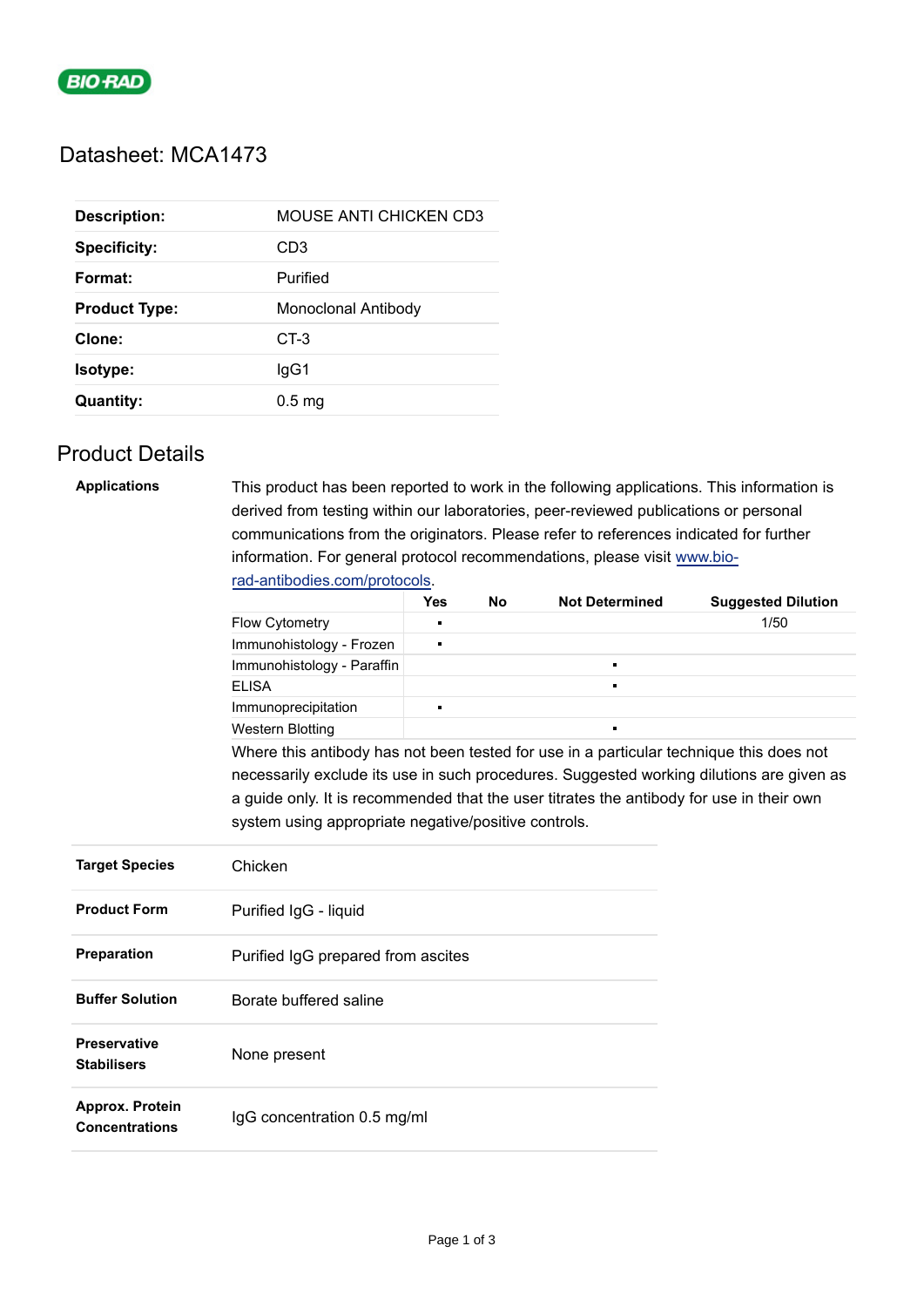## **Immunogen** Chicken thymocytes and Ig -ve peripheral blood mononuclear cells.

| <b>External Database</b><br>Links | UniProt:<br>Q98910<br><b>Related reagents</b><br><b>Entrez Gene:</b><br>396062<br>CD3E<br><b>Related reagents</b>                                                                                                                                                                                                                                                                                                                                                                                                                                                                                                                                                                                                                                                                                                                                                                                                                                         |
|-----------------------------------|-----------------------------------------------------------------------------------------------------------------------------------------------------------------------------------------------------------------------------------------------------------------------------------------------------------------------------------------------------------------------------------------------------------------------------------------------------------------------------------------------------------------------------------------------------------------------------------------------------------------------------------------------------------------------------------------------------------------------------------------------------------------------------------------------------------------------------------------------------------------------------------------------------------------------------------------------------------|
| <b>RRID</b>                       | AB_321244                                                                                                                                                                                                                                                                                                                                                                                                                                                                                                                                                                                                                                                                                                                                                                                                                                                                                                                                                 |
| <b>Fusion Partners</b>            | Lymph node cells from immunised Balb/c mice were fused with cells from the mouse<br>P3-X63Ag8.653 myeloma cell line.                                                                                                                                                                                                                                                                                                                                                                                                                                                                                                                                                                                                                                                                                                                                                                                                                                      |
| <b>Specificity</b>                | Mouse anti Chicken CD3, clone CT-3 recognizes the chicken CD3 cell surface antigen<br>expressed by T cells (Chen et al. 1986). The antibody also co-precipitates a ~90 kDa<br>heterodimer from digitonin solubilised T cell lysates, which can be reduced to two<br>polypeptides of ~40 kDa and ~50 kDa.<br>In the chicken, CD3 is expressed by approximately 30% of thymocytes, 70% of peripheral<br>blood mononuclear cells, but <1% of cells in the bursa and bone marrow.                                                                                                                                                                                                                                                                                                                                                                                                                                                                             |
| <b>Flow Cytometry</b>             | Use 50ul of the suggested working dilution to label 10 <sup>6</sup> cells in 100ul.                                                                                                                                                                                                                                                                                                                                                                                                                                                                                                                                                                                                                                                                                                                                                                                                                                                                       |
| <b>References</b>                 | 1. Chen, C.L. et al. (1986) Identification of a T3/T cell receptor complex in chickens. J Exp<br>Med. 164 (1): 375-80.<br>2. Mukamoto, M. & Kodama, H. (2000) Regulation of early chicken thymocyte proliferation<br>by transforming growth factor-beta from thymic stromal cells and thymocytes. Vet Immunol<br>Immunopathol. 77 (1-2): 121-32.<br>3. Chaussé, A.M. et al. (2011) Expression of toll-like receptor 4 and downstream effectors<br>in selected cecal cell subpopulations of chicks resistant or susceptible to salmonella<br>carrier state. Infect Immun. 79: 3445-54.<br>4. Balic, A. et al. (2014) Visualisation of chicken macrophages using transgenic reporter<br>genes: insights into the development of the avian macrophage lineage. Development. 141:<br>3255-65.<br>5. Tang, Y. et al. (2020) Immune Modulation and the Development of Fowl Typhoid: A<br>Model of Human Disease? Pathogens. 9 (10)Oct 15 [Epub ahead of print]. |
| <b>Storage</b>                    | This product is shipped at ambient temperature. It is recommended to aliquot and store at<br>-20 $^{\circ}$ C on receipt. When thawed, aliquot the sample as needed. Keep aliquots at 2-8 $^{\circ}$ C for<br>short term use (up to 4 weeks) and store the remaining aliquots at -20°C.<br>Avoid repeated freezing and thawing as this may denature the antibody. Storage in<br>frost-free freezers is not recommended.                                                                                                                                                                                                                                                                                                                                                                                                                                                                                                                                   |
| <b>Guarantee</b>                  | Guaranteed until date of expiry. Please see product label.                                                                                                                                                                                                                                                                                                                                                                                                                                                                                                                                                                                                                                                                                                                                                                                                                                                                                                |
| <b>Health And Safety</b>          | Material Safety Datasheet documentation #10123 available at:                                                                                                                                                                                                                                                                                                                                                                                                                                                                                                                                                                                                                                                                                                                                                                                                                                                                                              |